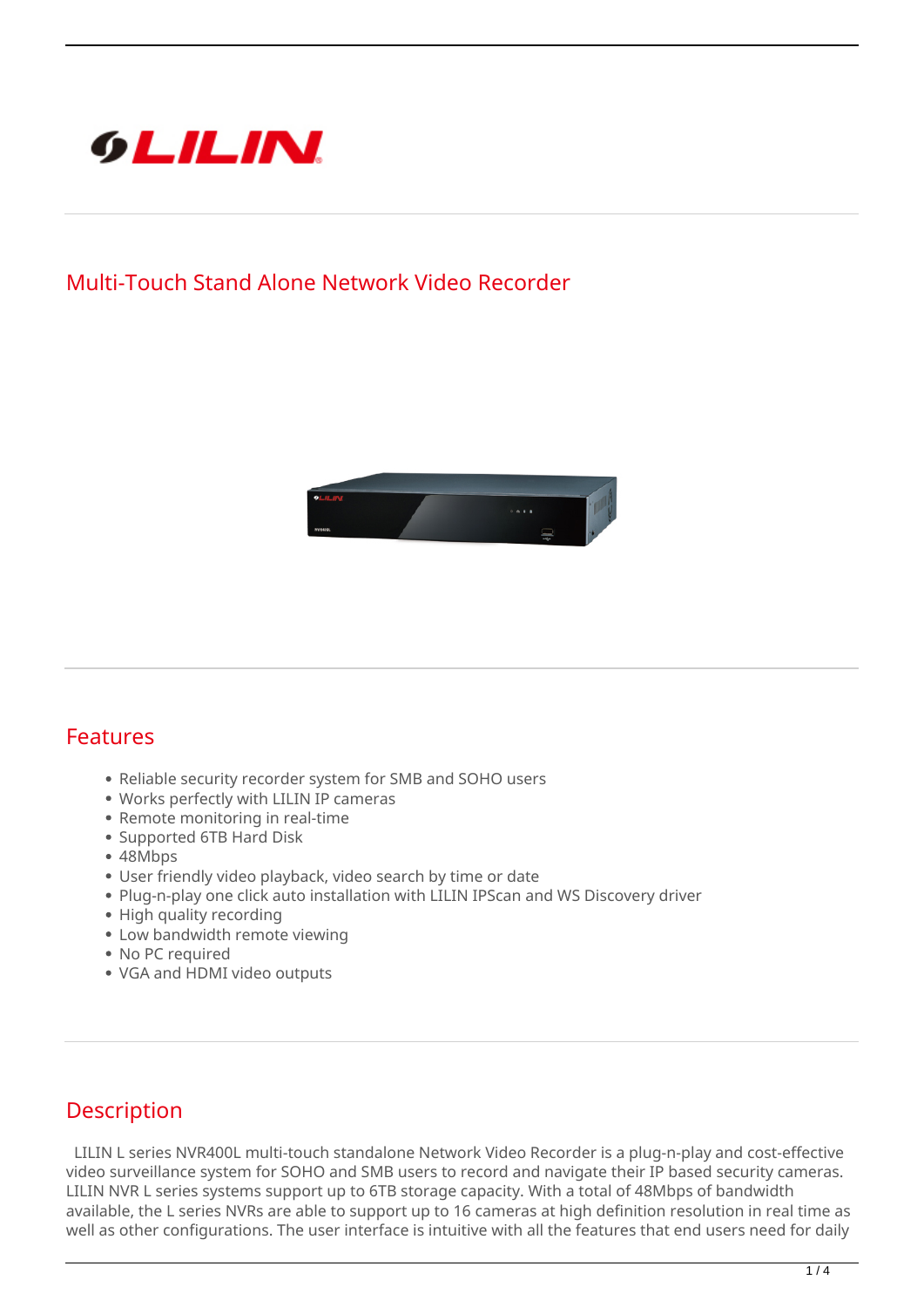video surveillance operations – video recording, playback / live view of recorded video. Full LILIN NAV software support, Web based remote viewing, iOS, and Android support. With LILIN's unique IPScan technology, you can locate all the cameras on the network and imports a preview picture of each channel to help with identification, which greatly speeds up commissioning.

## **Specifications**

| Model                                          | NVR400L (non-Hisilicon)                                   |
|------------------------------------------------|-----------------------------------------------------------|
| Supports (Video Input)/Network video /IP video | Network camera / ONVIF Profile S                          |
| Input(IP video input)                          | 16CH                                                      |
| Resolution(IP video input)                     | CIF / VGA / D1 / 960H / 1M / 1.3M / 1080P / 3M            |
| Maximum Frame Rate (IP video input)            | 400 FPS                                                   |
| Output (Video output)                          | 1080P                                                     |
| <b>HDMI</b> output                             | 1080P                                                     |
| Split Screen                                   | 1/4/8/9/13/16, sequence mode, freeze                      |
| Digital zoom                                   | Up to 64x on live and playback                            |
| Multi-touch                                    | Support USB multi-touch Screen                            |
| Backlight saving                               | Adjustable idle time 30 ~ 60 sec.                         |
| Network video Format                           | H.264                                                     |
| Maximum Network Throughput                     | 48Mbps                                                    |
| <b>Recording Resolution</b>                    | $CIF \sim 3M$                                             |
| <b>Frame Rates</b>                             | Single channel up to 1080P 60 FPS record                  |
| <b>Application/ Recording Mode</b>             | Manual, schedule (continue, event, none)                  |
| Recording schedule                             | Each channel 7day × 24 hours time table, recording        |
|                                                | mode configurable                                         |
| Alarm event actions                            | DI × 2 and DO × 2 (NO/NC) IMotion grid (20×12, multi-     |
|                                                | level sensitivities) / network camera event / DI          |
| Alarm Notification (Recording)                 | Alarm notification iOS, android / E-Mail / FTP / buzzer / |
|                                                | DO                                                        |
| Playback Search                                | Alarm event / Operation event / System event / Meta       |
|                                                | data event / Time search                                  |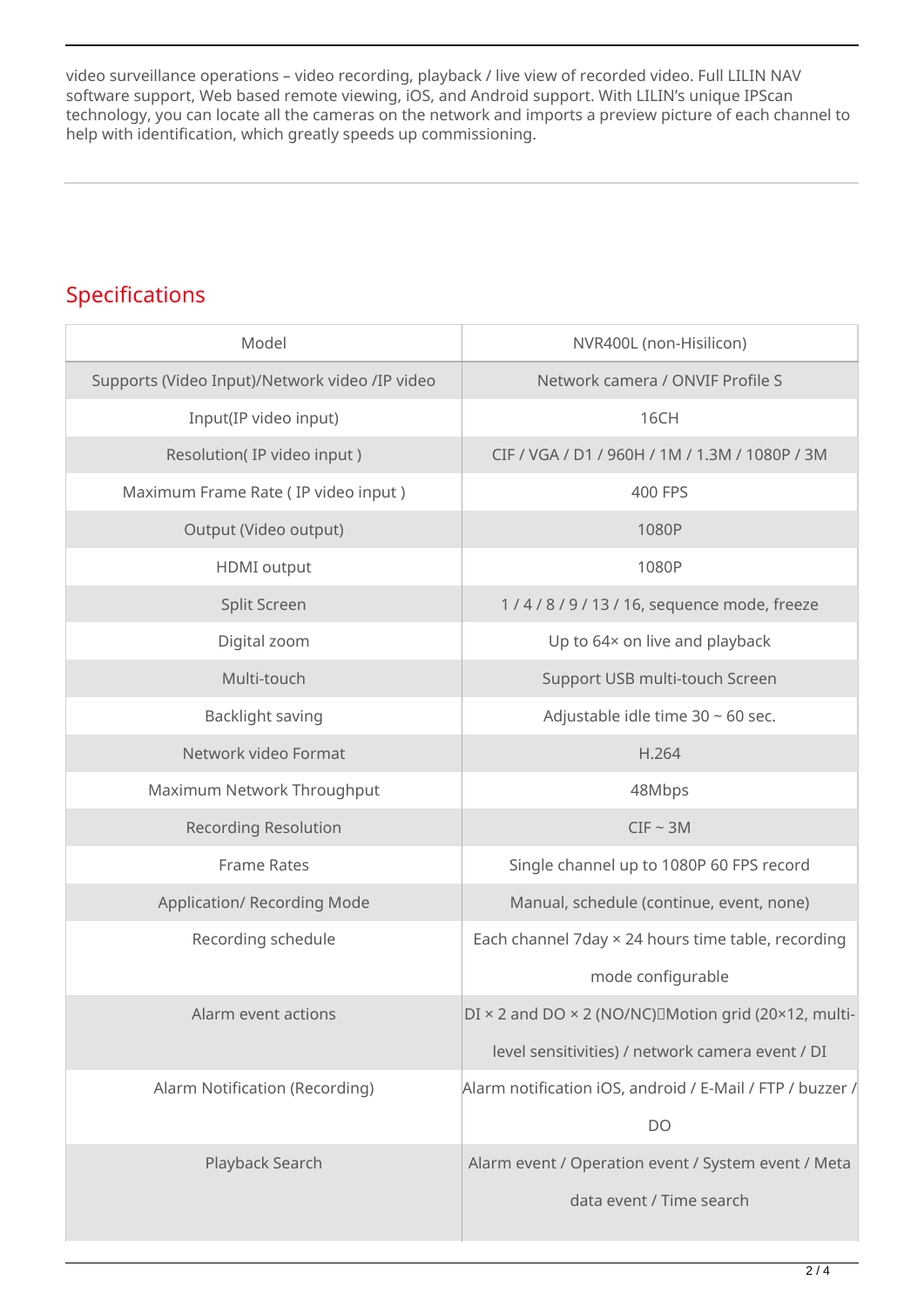| Playback Display              | 16CH synchronous playback                                                 |
|-------------------------------|---------------------------------------------------------------------------|
| Playback Split screen display | 400 FPS                                                                   |
| Playback Resolution           | $CIF \sim 3M$                                                             |
| Max. frame rate (Playback)    | Up to 1080P 60FPS                                                         |
| Playback Speed                | Fast rewind $2x \sim 64 \times$ / Fast forward $2x \sim 64 \times$ / Step |
|                               | Forward                                                                   |
| Internal HDD / Swap Drive Bay | 4 × 3.5" HDD HDD (Up to 6TB supported)                                    |
| Back up                       | USB Flash Disk Up to 32 GB; Network: Via HTTP / FTP                       |
|                               | ; DVD/RW : External USB DVD/RW                                            |
| Line Input                    | 16 CH(network camera), G.711 8K                                           |
| Network ports                 | Gigabit Ethernet, RJ45 ×1                                                 |
| Protocols                     | ARP / TCP/IP / UDP / HTTP / SMTP / FTP / DDNS /                           |
|                               | PPPOE / NTP / RTP / RTSP / DHCP/ SDDP                                     |
| Web (Network)                 | Direct internet browser access / Multiple users access                    |
| Mobile phone                  | iOS / Android supported                                                   |
| <b>IP Scan</b>                | WS-Discovery and IP Scan, Automatically quick IP                          |
|                               | address setup for network cameras                                         |
| <b>VMS</b> support            | <b>NAVIGATOR</b>                                                          |
| Backup / Playback (Software)  | Remote Playback Manager / Backupman, multiple                             |
|                               | NVRs file download and multi-channel playback                             |
| Ports(Alarm)                  | $DI \times 2$ and $DO \times 2$ (NO/NC)                                   |
| Reports(System)               | Alarm event, operation and configuration full reports                     |
|                               | exporting over HTTP or USB                                                |
| Authentication                | User authentication with feature configurable                             |
| Languages                     | English, Traditional Chinese, German, Italian,                            |
|                               | Portuguese, Spanish, French, Turkish, Hungarian,                          |
|                               | Polish, Russian, Arabic, Simplified Chinese                               |
| HDD Inspection(System)        | S.M.A.R.T monitoring / File system de-fragmentation                       |
| Recording day                 | Automatic recording day calculator                                        |
| Time                          | Daylight saving / NTP / External USB GPS time sync                        |
| PTZ protocol                  | HTTP / ONVIF                                                              |